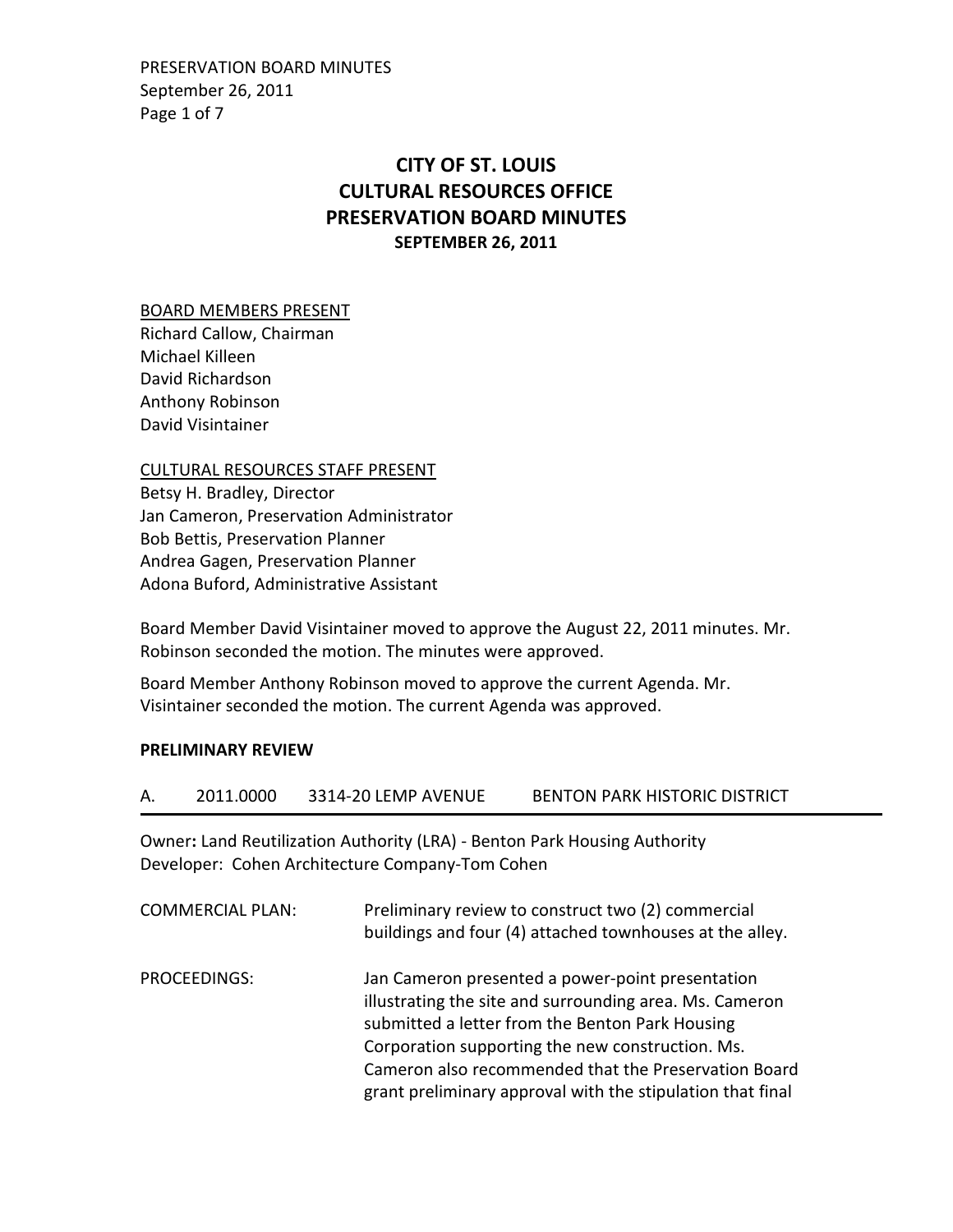| PRESERVATION BOARD MINUTES<br>September 26, 2011<br>Page 2 of 7 |                                                                                                                                                                                                                                                                                                                                                                                                                                                                                                                                                  |
|-----------------------------------------------------------------|--------------------------------------------------------------------------------------------------------------------------------------------------------------------------------------------------------------------------------------------------------------------------------------------------------------------------------------------------------------------------------------------------------------------------------------------------------------------------------------------------------------------------------------------------|
|                                                                 | construction documents and exterior materials are<br>reviewed and approved by the Cultural Resources Office<br>staff.                                                                                                                                                                                                                                                                                                                                                                                                                            |
|                                                                 | Ms. Marion Smith, Vice President of the Benton Park<br>Housing Corporation testified in support of the project.                                                                                                                                                                                                                                                                                                                                                                                                                                  |
| <b>FINDING OF FACTS:</b>                                        | The Preservation Board found that the project was<br>generally in compliance with the Benton Park Historic<br>District Standards, with the exception of the rear flounder<br>townhouses, which did not follow a prescribed Model<br>Example. The Board also found that the Standards did not<br>clearly address the construction of new alley buildings and<br>that although the townhouses did not reflect a particular<br>Model Example, their design referenced historic flounder<br>houses that were once prevalent throughout the district. |
| <b>ACTION:</b>                                                  | Board Member David Richardson moved to grant a<br>variance for preliminary approval of the construction<br>project with the stipulation that the final construction<br>documents and exterior materials are reviewed and<br>approved by the Cultural Resources Office staff. Mr.<br>Visintainer seconded the motion. The motion passed<br>unanimously.                                                                                                                                                                                           |

### NEW APPLICATION

| 2011.1617                     | 1022 MISSISSIPPI AVENUE | LAFAYETTE SQ. HISTORIC DISTRICT |
|-------------------------------|-------------------------|---------------------------------|
| Owner/Applicant: Jason Ermold |                         |                                 |

| <b>RESIDENTIAL PLAN:</b> | Application for a second addendum to a building permit<br>previously approved to construct a single family dwelling.                                                                                                                                                                                                                                                                                                                                                                                                                           |
|--------------------------|------------------------------------------------------------------------------------------------------------------------------------------------------------------------------------------------------------------------------------------------------------------------------------------------------------------------------------------------------------------------------------------------------------------------------------------------------------------------------------------------------------------------------------------------|
| <b>PREVIOUS ACTION:</b>  | On November 22, 2010, the Preservation Board voted to<br>grant preliminary approval for new construction of a single<br>family dwelling, including location and orientation of the<br>garage, with the stipulation that the other concerns of the<br>Staff were addressed and that the final drawings, details,<br>finishes, and exterior materials be reviewed and approved<br>by the Staff. The motion was made by Board Member<br>David Richardson and seconded by Mr. Burse. Mr.<br>Visintainer opposed the motion. The motion passed 6-1. |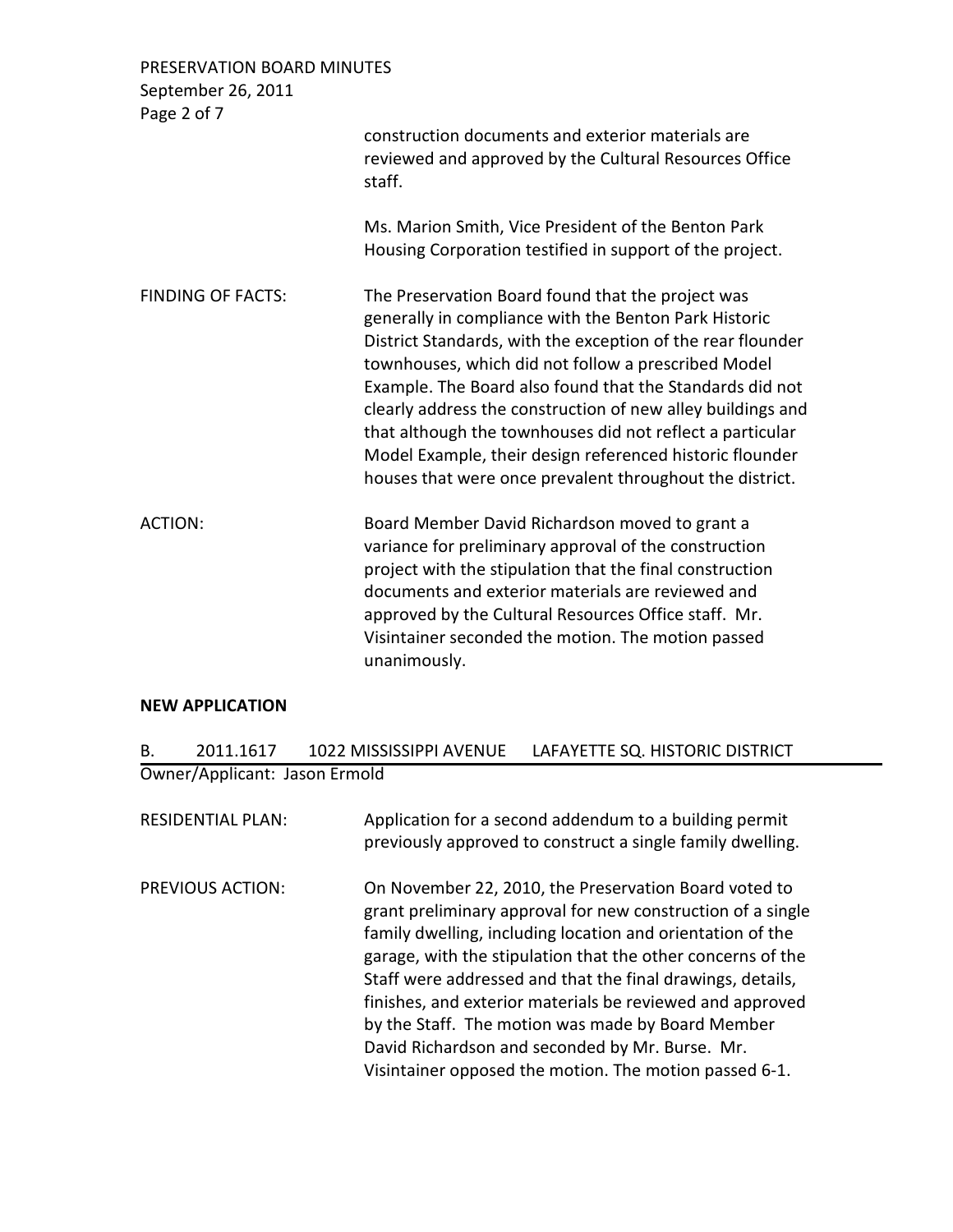### PRESERVATION BOARD MINUTES September 26, 2011 Page 3 of 7

|                          | The Cultural Resources Office approved a building permit<br>application based on that decision in May 2011. A building<br>permit application for an addendum relating to the side<br>elevations was approved in September 2011.                                                                                                                                                                                                                                                                                                                                                   |
|--------------------------|-----------------------------------------------------------------------------------------------------------------------------------------------------------------------------------------------------------------------------------------------------------------------------------------------------------------------------------------------------------------------------------------------------------------------------------------------------------------------------------------------------------------------------------------------------------------------------------|
|                          | On September 16, 2011, the owner applied for a second<br>addendum to the approved permit that would change the<br>size and shape of the windows on the front bay, and<br>hoped to use clad-wood windows instead of the painted<br>wood windows specified in the approved plans. The<br>owner also proposed to decrease the height of the first-<br>story windows to eight feet (8') and the basement<br>windows to 2-1/2 feet. The proposed windows would also<br>be more narrow than originally proposed.                                                                        |
| PROCEEDINGS:             | Andrea Gagen presented a power-point presentation<br>illustrating the site and surrounding area. Ms. Gagen<br>recommended that the Preservation Board grant<br>preliminary approval to the project with the stipulation<br>that the windows, in terms of proportions, details, opening<br>shape, and window material fully meet the requirements<br>of the Lafayette Square Historic District Standards.                                                                                                                                                                          |
|                          | Jason Ermold, the property owner testified on his own<br>behalf. He stated that the proposed windows fit the outlay<br>better than the windows first proposed, which he based<br>on the adjacent buildings but that the adjacent buildings<br>do not have a bay and therefore wouldn't fit his building's<br>window openings. He stated that the proposed windows<br>which are 96"x 36" for the first floor bay and 36"x 30"<br>windows on the foundation of the bay, would replicate an<br>existing new dwelling at 2013 Park Ave. in the Lafayette<br>Square Historic District. |
|                          | J. Watson Scott testified in opposition to the proposed<br>changes of the bay windows dimensions.                                                                                                                                                                                                                                                                                                                                                                                                                                                                                 |
| <b>FINDING OF FACTS:</b> | The Preservation Board found that the windows previously<br>approved by the Board were wood, although clad-wood<br>windows are allowed under the current historic district<br>standards;<br>that the proposed windows on the first story of the front<br>bay would be approximately one foot (1) shorter than<br>those previously approved. The basement windows would                                                                                                                                                                                                            |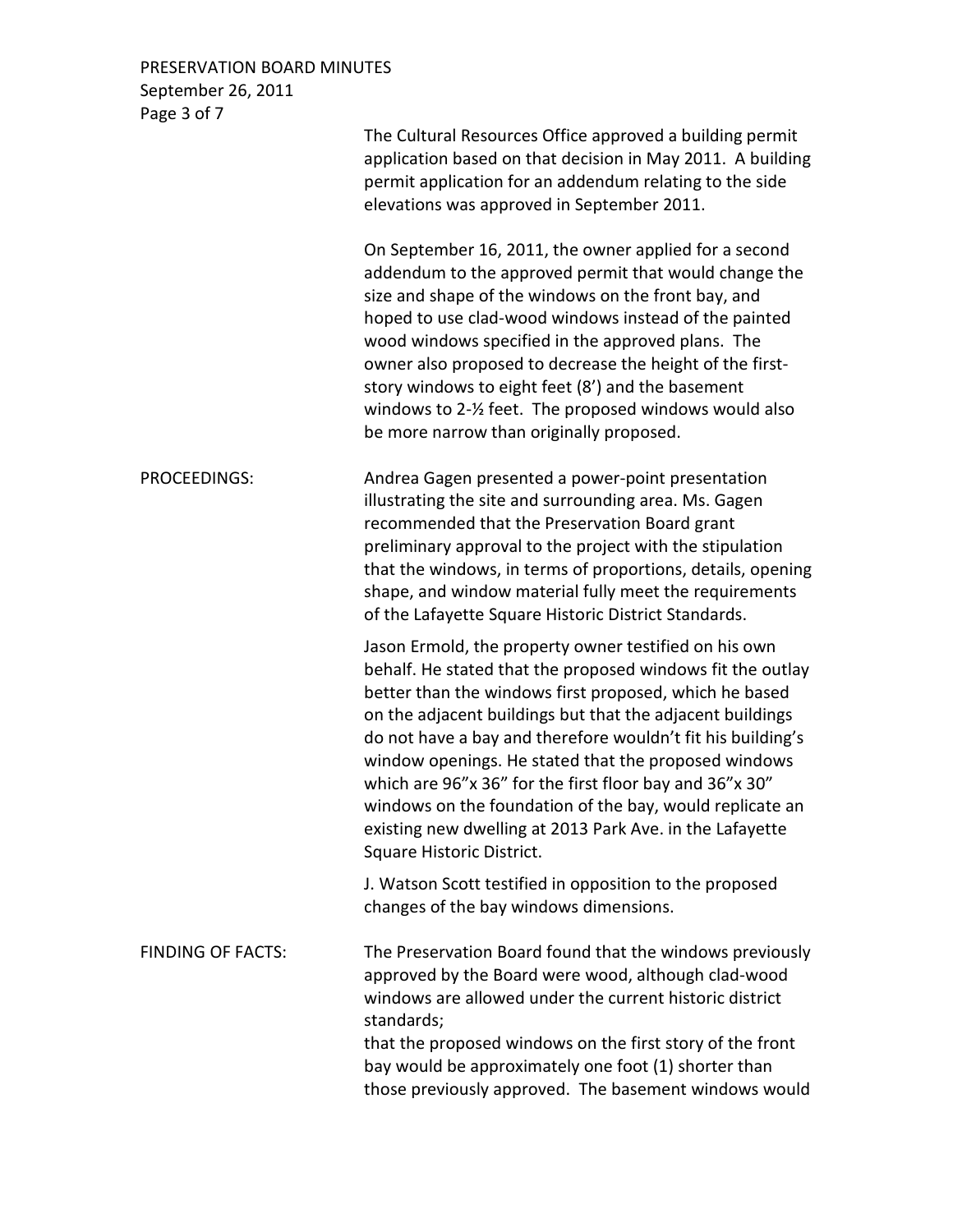PRESERVATION BOARD MINUTES September 26, 2011 Page 4 of 7

|         | be approximately six inches (6) shorter. The proposed<br>windows would also be narrower to fit in the bay;<br>that there are windows of similar height and shape on<br>bays of other new construction within the Lafayette<br>Square Historic District; and<br>that the owner has agreed to create panels beneath the<br>first story windows.                                                                                                                                                                |
|---------|--------------------------------------------------------------------------------------------------------------------------------------------------------------------------------------------------------------------------------------------------------------------------------------------------------------------------------------------------------------------------------------------------------------------------------------------------------------------------------------------------------------|
|         | The Preservation Board determined that the change to the<br>windows on the front bay would comply with the<br>Lafayette Square Historic District standards if a segmental<br>arch was retained at the basement windows and the<br>proportions of the bay windows would match those at the<br>2013 Park building presented by the applicant as a guide<br>for the design of the bay. Therefore, they conditionally<br>approved the addendum.                                                                  |
| ACTION: | Board Member David Richardson moved to grant<br>conditional approval of the windows with the stipulation<br>that the windows on the front bay comply with the<br>Lafayette Square Historic District Standards in that a<br>segmental arch be retained at the basement windows and<br>that the proportion of the bay windows match those at the<br>2013 Park building presented by the applicant as a guide<br>for the design of the bay. Mr. Robinson seconded the<br>motion. The motion passed unanimously. |

# APPEALS OF STAFF DENIALS

| C. | 2011.1031                       | <b>3235 MISSOURI AVENUE</b> | <b>BENTON PARK HISTORIC DISTRICT</b>                                                                                                                                                                                                                                                                                                                                                                     |
|----|---------------------------------|-----------------------------|----------------------------------------------------------------------------------------------------------------------------------------------------------------------------------------------------------------------------------------------------------------------------------------------------------------------------------------------------------------------------------------------------------|
|    | Owner/Applicant: Joseph Herbert |                             |                                                                                                                                                                                                                                                                                                                                                                                                          |
|    | <b>RESIDENTIAL PLAN:</b>        | installed without a permit. | Appeal of a staff denial of building permit application to<br>retain and complete a retaining wall on a public façade,                                                                                                                                                                                                                                                                                   |
|    | PROCEEDINGS:                    |                             | Bob Bettis presented a power-point presentation<br>illustrating the site and surrounding areas. He submitted<br>into the record Enabling Ordinance #64689, Benton Park<br>Historic District Ordinance #67175, and a letter from the<br>Benton Park Neighborhood Association's Building Review<br>Committee opposing the retaining wall. Mr. Bettis<br>recommended that the Preservation Board uphold the |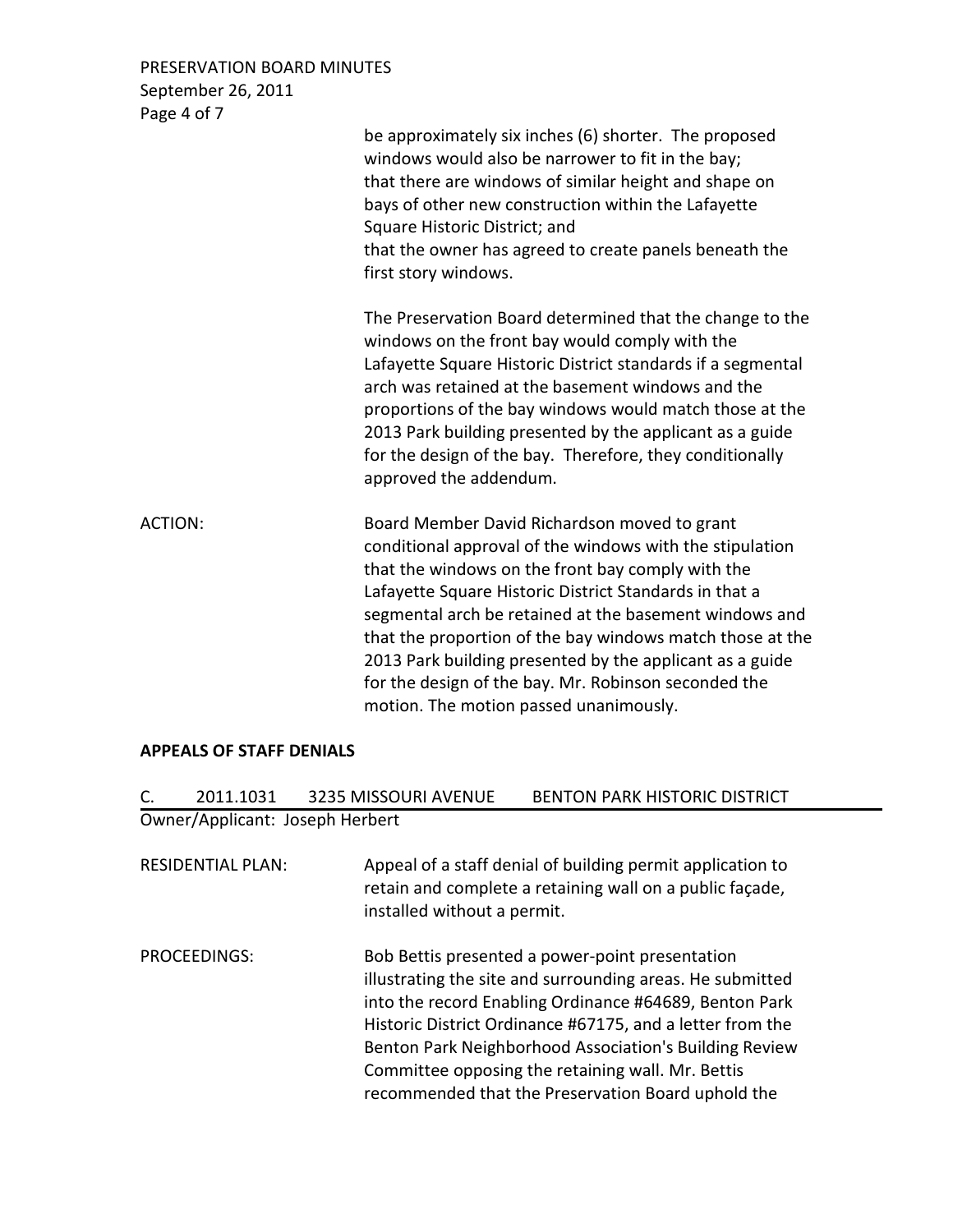PRESERVATION BOARD MINUTES September 26, 2011

| September zo, zull<br>Page 5 of 7 |                                                                                                                                                                                                                                                                                                                                                                                                                                                                                                                                                                                                                                                                                                                                                                                                                                          |
|-----------------------------------|------------------------------------------------------------------------------------------------------------------------------------------------------------------------------------------------------------------------------------------------------------------------------------------------------------------------------------------------------------------------------------------------------------------------------------------------------------------------------------------------------------------------------------------------------------------------------------------------------------------------------------------------------------------------------------------------------------------------------------------------------------------------------------------------------------------------------------------|
|                                   | staff's denial as the retaining wall does not meet the<br>Benton Park Historic District Standards, which require<br>retaining walls at public façades to be based on a Model<br>Example.                                                                                                                                                                                                                                                                                                                                                                                                                                                                                                                                                                                                                                                 |
|                                   | Joseph Herbert, owner of the property, testified on his<br>own behalf. He submitted photos of retaining walls he<br>considered to be model examples in the surrounding area.                                                                                                                                                                                                                                                                                                                                                                                                                                                                                                                                                                                                                                                             |
| <b>FINDING OF FACTS:</b>          | The Board found;<br>that the work was completed without a permit and is not<br>in compliance with the Benton Park Historic District<br>Standards;<br>that the Benton Park Neighborhood Association's Building<br>Review Committee is in support of the staff's denial;<br>The Board determined that the Model Examples of<br>retaining walls submitted within Benton Park and<br>surrounding Neighborhoods were not Model Examples<br>due to their age and materials;<br>that the owner had not sought any bids in order to make<br>the wall compliant with the standards and did not provide<br>any evidence that replacing the wall to meet the standards<br>would cause an economic hardship; and<br>that the appellant appeared to have made a good-faith<br>effort to replicate a neighboring wall he thought had been<br>approved. |
| <b>ACTION:</b>                    | It was the decision of the Preservation Board to overturn<br>the Staff's denial and grant a variance with the stipulations<br>that the owner comply with all permitting and engineering<br>requirements and that the owner work with the Cultural<br>Resources Office staff to revise the design of the wall to<br>replicate a historic wall more closely by re-pointing, adding<br>a cap, and placing the proposed fence on top of the wall<br>rather than behind it.                                                                                                                                                                                                                                                                                                                                                                   |
|                                   | The motion was made by Board Member Michael Killeen<br>and seconded by Mr. Visintainer. Board Member Anthony<br>Robinson opposed the motion. The motion passed three<br>to one.                                                                                                                                                                                                                                                                                                                                                                                                                                                                                                                                                                                                                                                          |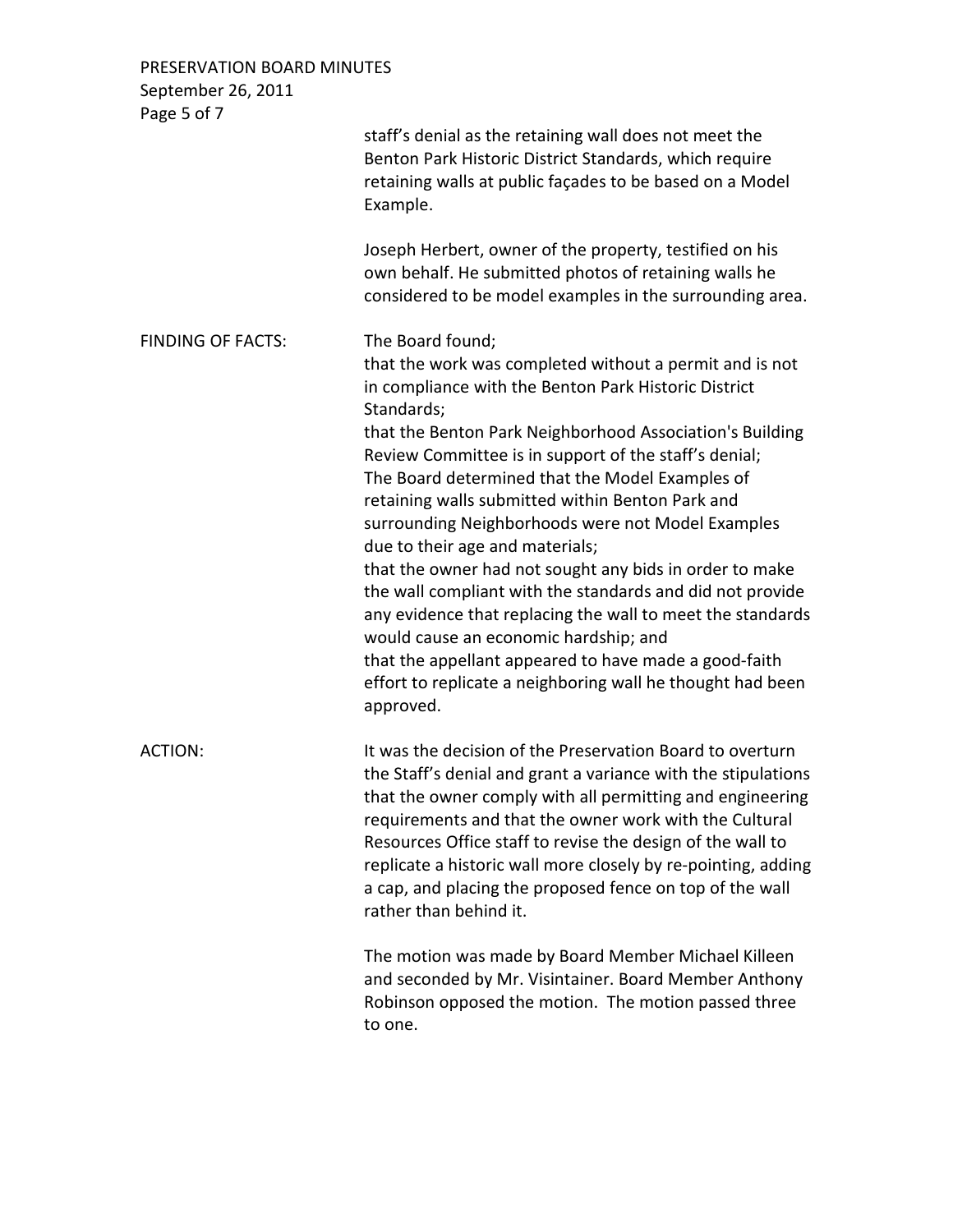# D. 2011.1596 3928-30 CASTLEMAN AVENUE SHAW HISTORIC DISTRICT

Owner/Applicant: Paul Kraus

| <b>RESIDENTIAL PLAN:</b> | Appeal of a staff denial of a building permit application to<br>retain fourteen (14) vinyl windows on a four-family<br>dwelling installed without a permit.                                                                                                                                                                                                                                                                                                                                                                                                                                         |
|--------------------------|-----------------------------------------------------------------------------------------------------------------------------------------------------------------------------------------------------------------------------------------------------------------------------------------------------------------------------------------------------------------------------------------------------------------------------------------------------------------------------------------------------------------------------------------------------------------------------------------------------|
| <b>PROCEEDINGS:</b>      | Bob Bettis presented a power-point presentation<br>illustrating the site and surrounding area including a<br>photograph of the building prior to the replacement of the<br>windows. Mr. Bettis submitted into the record Enabling<br>Ordinance #64689, Shaw Historic District Ordinance<br>#59400, and a letter signed by the residents of the 3900<br>block of Castleman in support of the existing windows. He<br>recommended that the Preservation Board uphold the<br>staff's denial as the installed vinyl windows do not meet<br>the Shaw Neighborhood Historic District Standards.           |
|                          | Paul Kraus, the property owner, testified on his own<br>behalf.<br>He stated that he would like to receive a variance from the<br>Board to retain the fourteen (14) vinyl windows based on<br>financial hardship. Mr. Kraus testified that the old<br>windows were drafty and that he plans to restore the<br>entire building. Mr. Kraus stated that he received an<br>estimate to replace the windows from Marvin Wood<br>Windows for a cost of \$25 616.00 and an estimate from<br>Crown Industries for aluminum windows for \$61,715.00.<br>Mr. Kraus submitted photos of the installed windows. |
|                          | 8 <sup>th</sup> Ward Alderman Stephen Conway testified in support of<br>granting Mr. Kraus a variance.                                                                                                                                                                                                                                                                                                                                                                                                                                                                                              |
| <b>FINDING OF FACTS:</b> | The Preservation Board found<br>that the completed work does not comply with the Shaw<br><b>Historic District Standards;</b><br>that the owner installed the windows without a permit;<br>that Alderman Conway is in support of the project because                                                                                                                                                                                                                                                                                                                                                 |